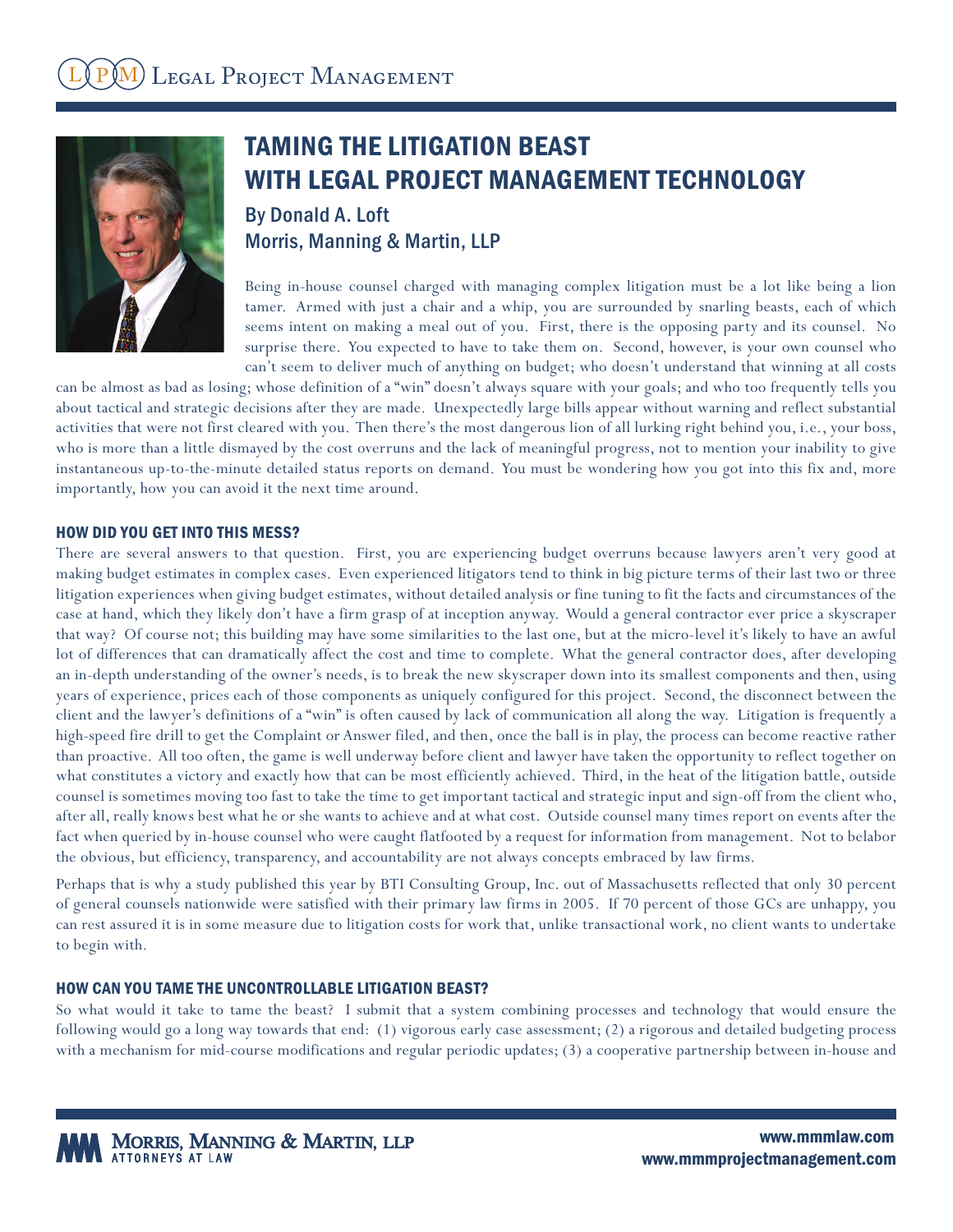outside counsel in establishing tactics, strategies, and overall goals at inception and formally updating them as required throughout the litigation; (4) greater transparency into the day-to-day activities of outside counsel and greater accountability with respect to achieving short-term and long-term litigation goals on budget and on time.

Believe it or not, the system needed to soothe the litigation beast is at our fingertips and is used every day in corporate America, although like so many valuable business concepts, law firms have ignored it. The system is called Project Management. If you've interacted with the construction industry, you may have seen computerized Project Management in action since it has been used for years by general contractors to track the progress and costs of large construction projects. Project Management is not a catch phrase dreamed up by some marketing director. It is a well-developed body of science with its own processes, technologies, certified professionals, trade associations, and body of literature. So far, lawyers have not been a part of that world, but that is about to change.

Chances are that the company you work for uses Project Management in running its business. If it embarks on developing a new product, opening a new plant, launching a new marketing campaign or starting some other significant project, you can almost be assured that Project Management processes and technology are put to work. A project team will be established that will determine the project's scope, objectives and requirements. The team will prepare a plan, with timelines and milestones, and get buy-in from the relevant team members. That plan will be inputted into one of several popular Project Management software applications. Project status will be continuously communicated electronically within the project team and to other interested parties. Project risks will be identified and managed. Once the project is completed, its results and effectiveness will be reviewed and process improvements will be identified. In fact, your company, like many, may have its own Project Management Office which supplies this service across the company to many constituencies.

Now, when your corporate legal department undertakes a major project, be it litigation or transactional in nature, do you employ Project Management? Do any law firms you use offer to employ Project Management processes and technology in providing you legal services? I didn't think so.

Project Management is a growing force in the business community. Most Fortune 500 companies have a Project Management Office somewhere in their organizations. The Project Management Institute (PMI) now boasts more than 160,000 active members. In a recent survey of 250 senior executives conducted by PMI, 94 percent said they considered project management to be a valuable company asset, and 92 percent agreed that "utilizing professional project managers is an effective way to ensure success." Of those companies with \$500 million or more in revenue, 87 percent have used professional project managers. Project Management is now a required course in many MBA programs. Despite the evident importance of Project Management for successful companies, law firms seem to remain blissfully unaware of Project Management and its potential to increase the effectiveness and efficiency of legal services.

## LEGAL PROJECT MANAGEMENT FOR

## LITIGATION MATTERS -- WHAT IS IT AND DOES IT EXIST?

Project Management has two pieces - processes and technology. Processes are the human activities involved in (i) defining the project and its scope, (ii) establishing short-term and long-term goals, (iii) creating a detailed comprehensive task-by-task action plan, budget and time frame for achieving those goals, (iv) measuring progress and actual versus budgeted time and expense as the project moves forward, and (v) amending the project plan and budget as circumstances dictate. The technology brings discipline, structure, and automation to the processes and provides a critical communication tool for sharing project information among the various participants. There are a number of project management software applications which can be used across industry lines and tailored by the users for the particular kind of project being undertaken. We are not aware of any software applications designed for Legal Project Management, let alone for litigation, with all of the twists and turns and hundreds of individual tasks that are involved in any given lawsuit. Accordingly, what our law firm has done is to build a computerized Litigation Project Management system from the ground up -- a system itemizing virtually every task involved in litigation from the first attorney-client conference through the trial of the case. When a new case is undertaken, each task line that is likely to apply to the case is then populated with